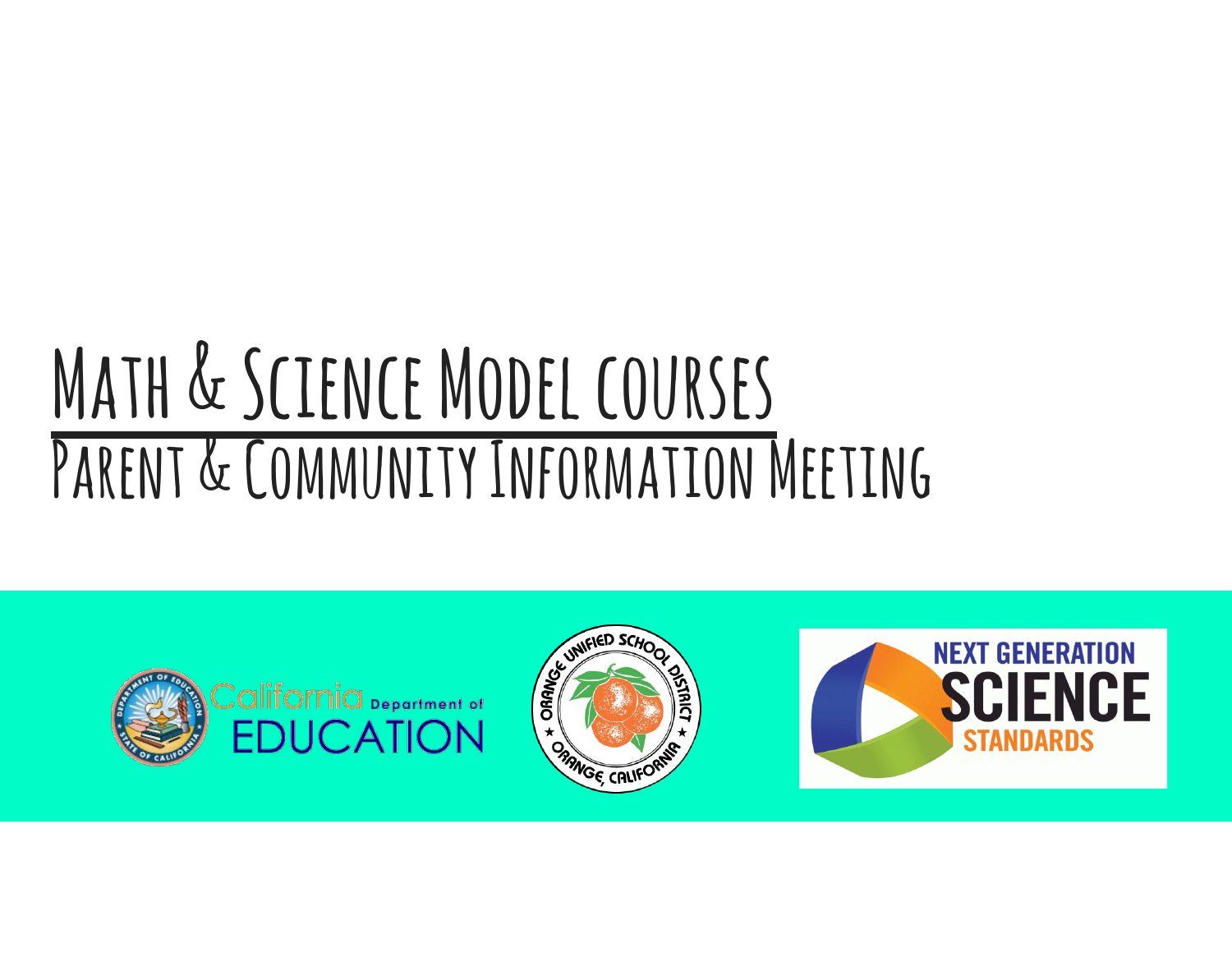### HIGH SCHOOL MATH: Traditional & Integrated

Click me!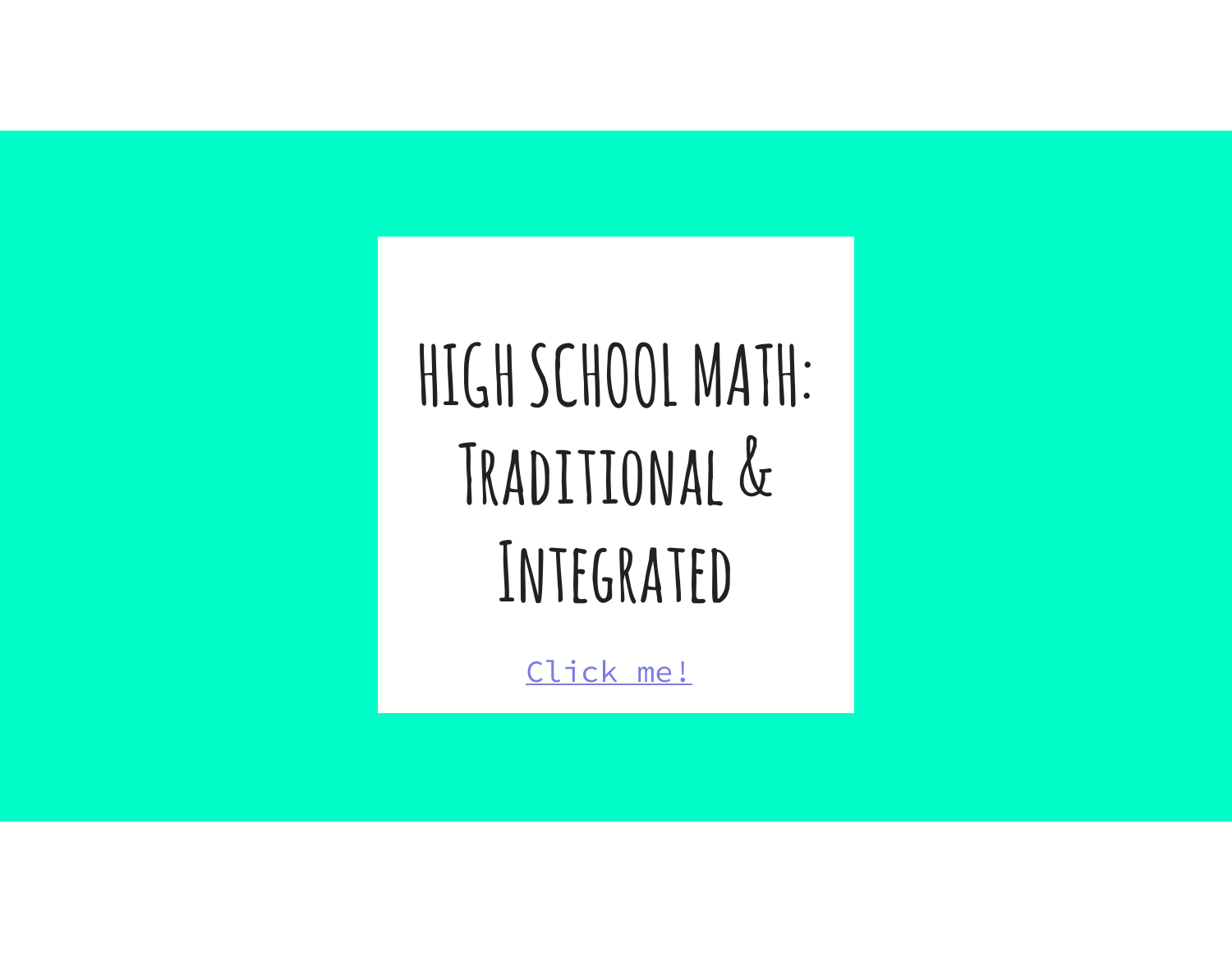| <b>Comparison of Traditional and Integrated Math Pathways</b><br><b>Traditional</b>      |                                                                                            |                                                                                                  |                                                                                          | Integrated                                                                                |                                                                                  |                                                                                         |                                                                                                 |
|------------------------------------------------------------------------------------------|--------------------------------------------------------------------------------------------|--------------------------------------------------------------------------------------------------|------------------------------------------------------------------------------------------|-------------------------------------------------------------------------------------------|----------------------------------------------------------------------------------|-----------------------------------------------------------------------------------------|-------------------------------------------------------------------------------------------------|
| Math 8                                                                                   | Algebra 1                                                                                  | Geometry                                                                                         | Algebra 2                                                                                | Math 8                                                                                    | Integrated I                                                                     | <b>Integrated II</b>                                                                    | <b>Integrated III</b>                                                                           |
| <b>Rational and</b><br>Irrational<br><b>Numbers</b>                                      | <b>Rational and</b><br><b>Irrational</b><br><b>Numbers</b>                                 | <b>Congruence and</b><br><b>Similarity through</b><br><b>Transformations</b>                     | Perform<br><b>Arithmetic with</b><br><b>Complex</b><br><b>Numbers</b>                    | <b>Rational and</b><br><b>Irrational</b><br><b>Numbers</b>                                | <b>Seeing Structure</b><br>In Expressions<br>and Reason<br><b>Quantitatively</b> | <b>Rational and</b><br><b>Irrational Numbers</b>                                        | <b>Apply</b><br><b>Trigonometric</b><br>tatios involving                                        |
| <b>Integer</b><br><b>Exponents.</b><br>Radicals.<br>Proportional<br><b>Relationships</b> | <b>Seeing</b><br><b>Structure in</b><br><b>Expressions</b><br>and Reason<br>Quantitatively | <b>Prove Geometric</b><br><b>Theorems</b>                                                        | <b>Use Complex</b><br><b>Numbers</b> In<br>Polynomial<br><b>Identities</b>               | Integer<br>Exponents,<br>Radicals.<br><b>Proportional</b><br><b>Relationships</b>         | <b>Exponential</b><br><b>Equations and</b><br><b>Functions</b>                   | Quadratic<br><b>Equations and</b><br><b>Functions</b>                                   | <b>Use Complex</b><br><b>Numbers</b> in<br>Polynomial<br><b>Identities</b>                      |
| <b>Linear Equations</b><br>and Systems                                                   | Linear<br>Equations,<br><b>Systems and</b><br><b>Functions</b>                             | <b>Similarity in</b><br><b>Triangles</b>                                                         | <b>Seeing Structure</b><br><b>In Expressions</b>                                         | <b>Linear Equations</b><br>and Systems                                                    | .inear Equations.<br><b>Systems and</b><br><b>Functions</b>                      | <b>Prove Geometric</b><br><b>Theorems</b>                                               | <b>Seeing Structure</b><br>In Expressions                                                       |
| <b>Congruence and</b><br><b>Similarity</b><br>through<br><b>Transformations</b>          | <b>Exponential</b><br><b>Equations and</b><br><b>Functions</b>                             | <b>Apply</b><br><b>Trigonometric</b><br>Ratios involving<br><b>Triangles</b>                     | Perform<br><b>Arithmetic</b><br><b>Operations with</b><br>Quadratic and<br><b>Beyond</b> | <b>Congruence and</b><br><b>Similarity through</b><br><b>Transformations</b>              | <b>Congruence and</b><br>imilarity through<br><b>Transformations</b>             | <b>Similarity in</b><br><b>Triangles</b>                                                | <b>Perform</b><br><b>Arithmetic</b><br><b>Dperations with</b><br>Quadratic and<br><b>Beyond</b> |
| <b>Understand and</b><br>apply<br>Pythagorean<br>Theorem &<br>Volume                     | Quadratic<br><b>Equations and</b><br><b>Functions</b>                                      | <b>Circles</b>                                                                                   | Create, solve.<br>and understand<br><b>Equations</b>                                     | <b>Understand and</b><br>apply<br>Pythagorean<br>Theorem &<br><b><i><u>Volume</u></i></b> | <b>Vistance Formula</b><br>and the<br>Pythagorean<br>Thannon                     | <b>Circles</b>                                                                          | Create, solve.<br>and understand<br><b>Equations</b>                                            |
| <b>Statistics and</b><br>Probability                                                     | <b>Statistics and</b><br><b>Probability</b>                                                | <b>Translate between</b><br><b>Geometric</b><br><b>Descriptions and</b><br><b>Prove Theorems</b> | <b>Geometric</b><br><b>Properties with</b><br>Equations                                  | <b>Statistics and</b><br>Probability                                                      | <b>Statistics and</b><br><b>Probability</b>                                      | ranslate betwee<br><b>Geometric</b><br><b>Descriptions and</b><br><b>Prove Theorems</b> | Geometric<br><b>Properties with</b><br>Faustione                                                |
|                                                                                          |                                                                                            | <b>Distance Formula</b><br>and the<br>Pythagorean<br>Theorem                                     | <b>Statistics and</b><br><b>Probability</b>                                              |                                                                                           |                                                                                  | <b>Geometric</b><br>Measurements.<br><b>Dimensions, and</b><br>Modeling                 | <b>Statistics and</b><br><b>Probability</b>                                                     |
|                                                                                          |                                                                                            | Geometric<br><b>Measurements,</b><br><b>Dimensions, and</b><br><b>Modeling</b>                   |                                                                                          |                                                                                           |                                                                                  | <b>Probability</b>                                                                      |                                                                                                 |
|                                                                                          |                                                                                            | <b>Probability</b>                                                                               |                                                                                          |                                                                                           |                                                                                  | Perform<br><b>Arithmetic with</b><br><b>Complex Numbers</b>                             |                                                                                                 |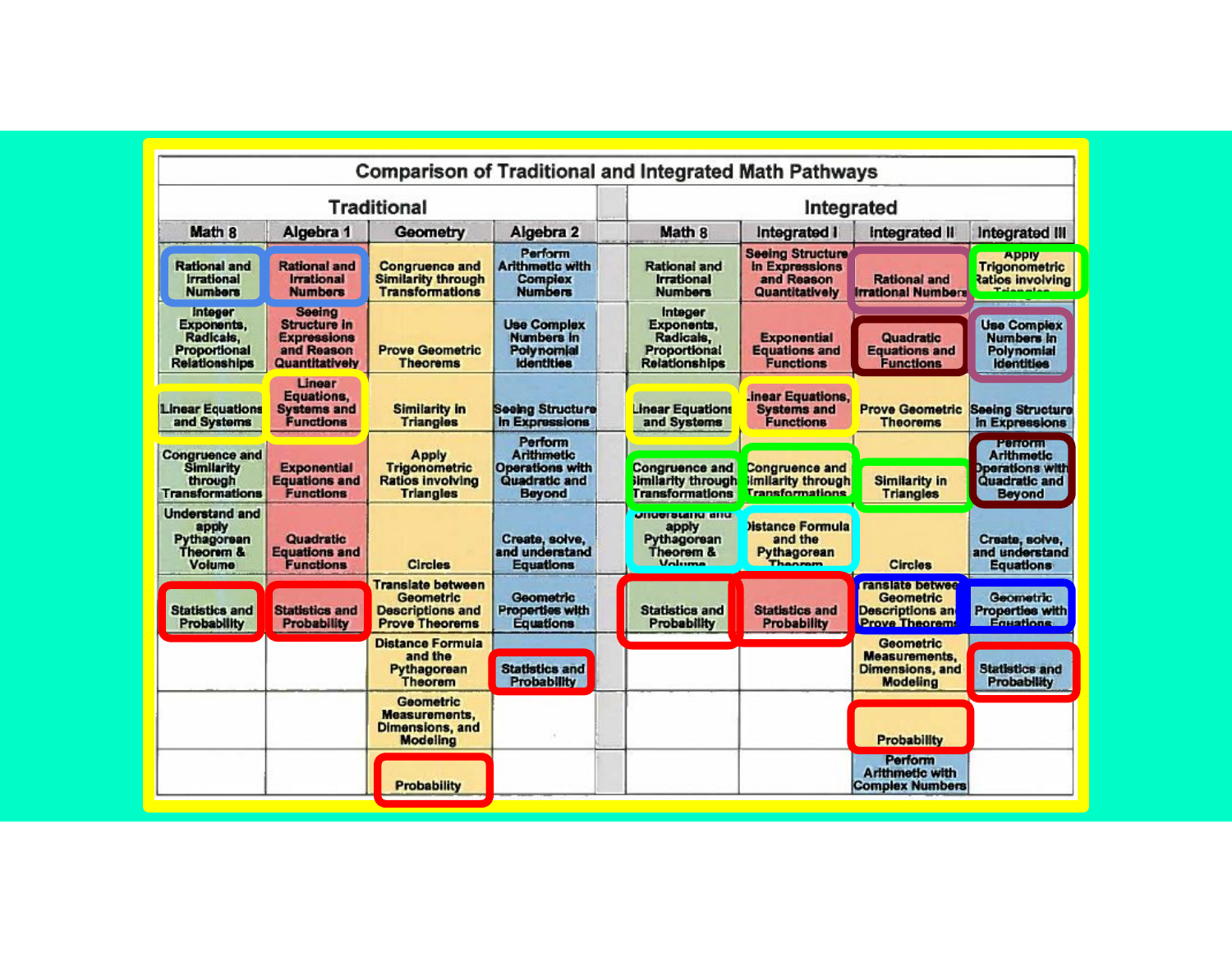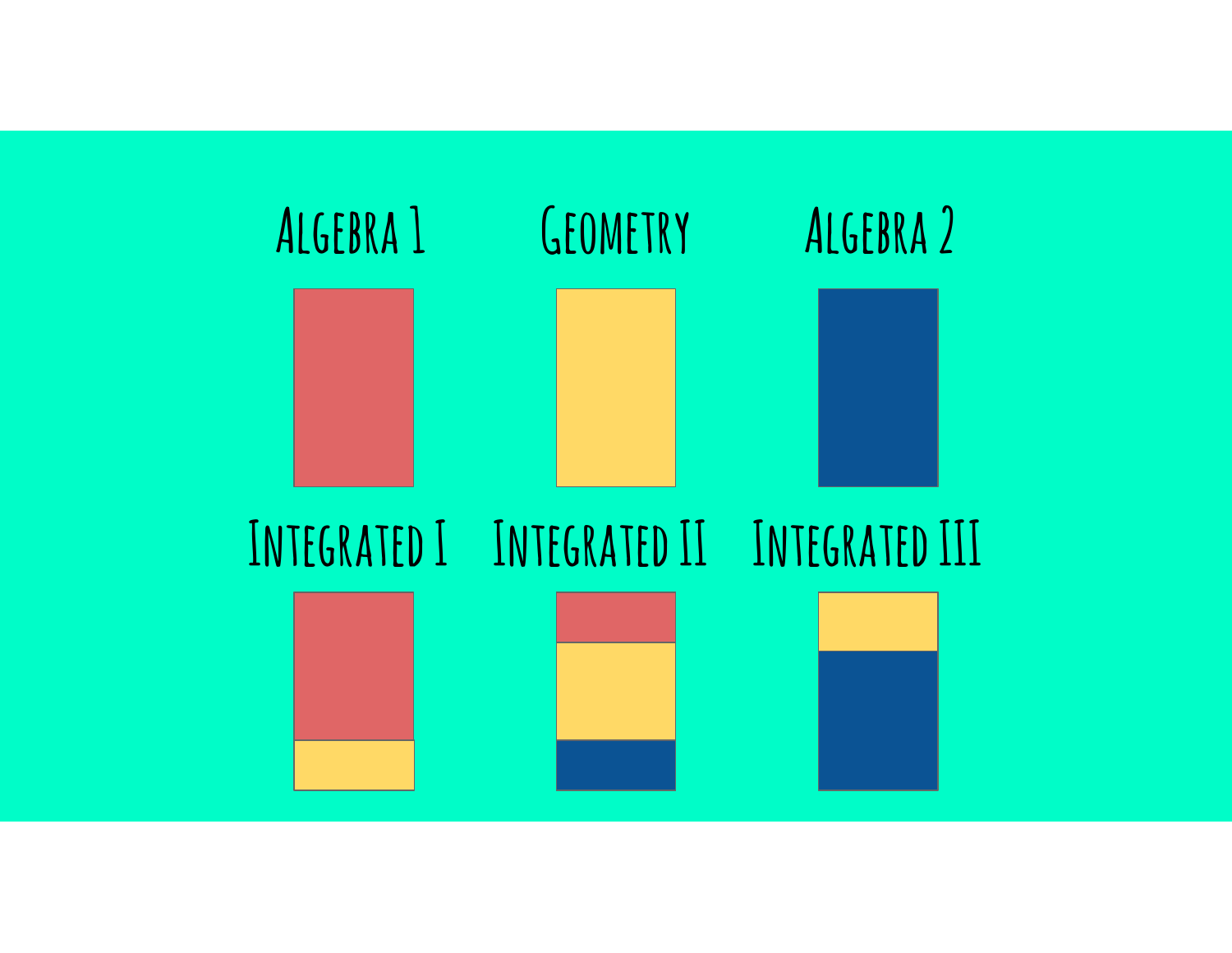### SECONDARY SCIENCE: Integrated & DISCIPLINE SPECIFIC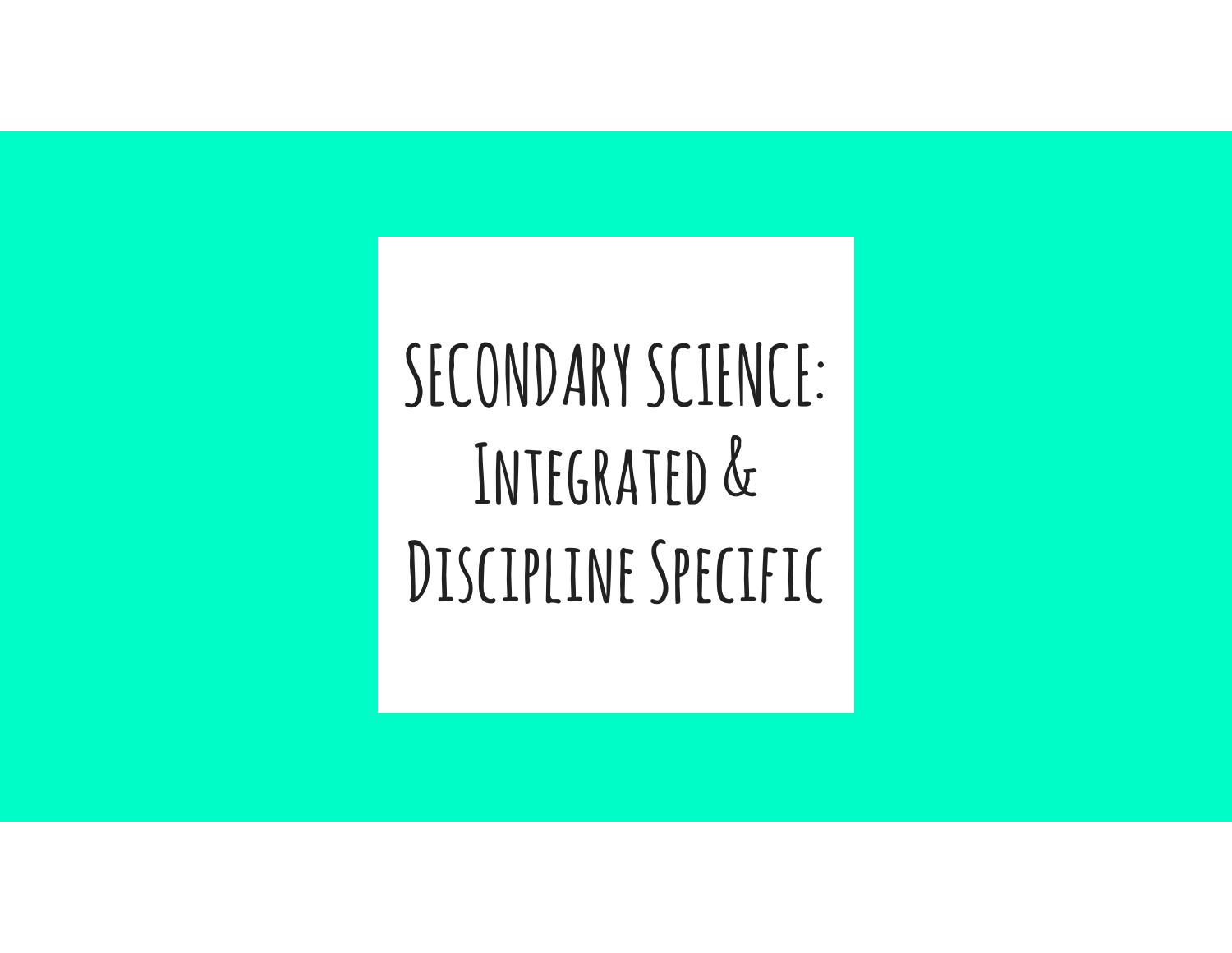### Next Generation Science Standards (NGSS)

- ▪K-12 Science Standards
- ▪Developed through a collaborative, state-led process
	- K-12 teachers, state science and policy staff, higher education faculty, scientists, engineers, cognitive scientists, and business leaders
- ▪Designed to provide all students an internationally benchmarked science education



Gerald Wheeler-NSTA Executive Director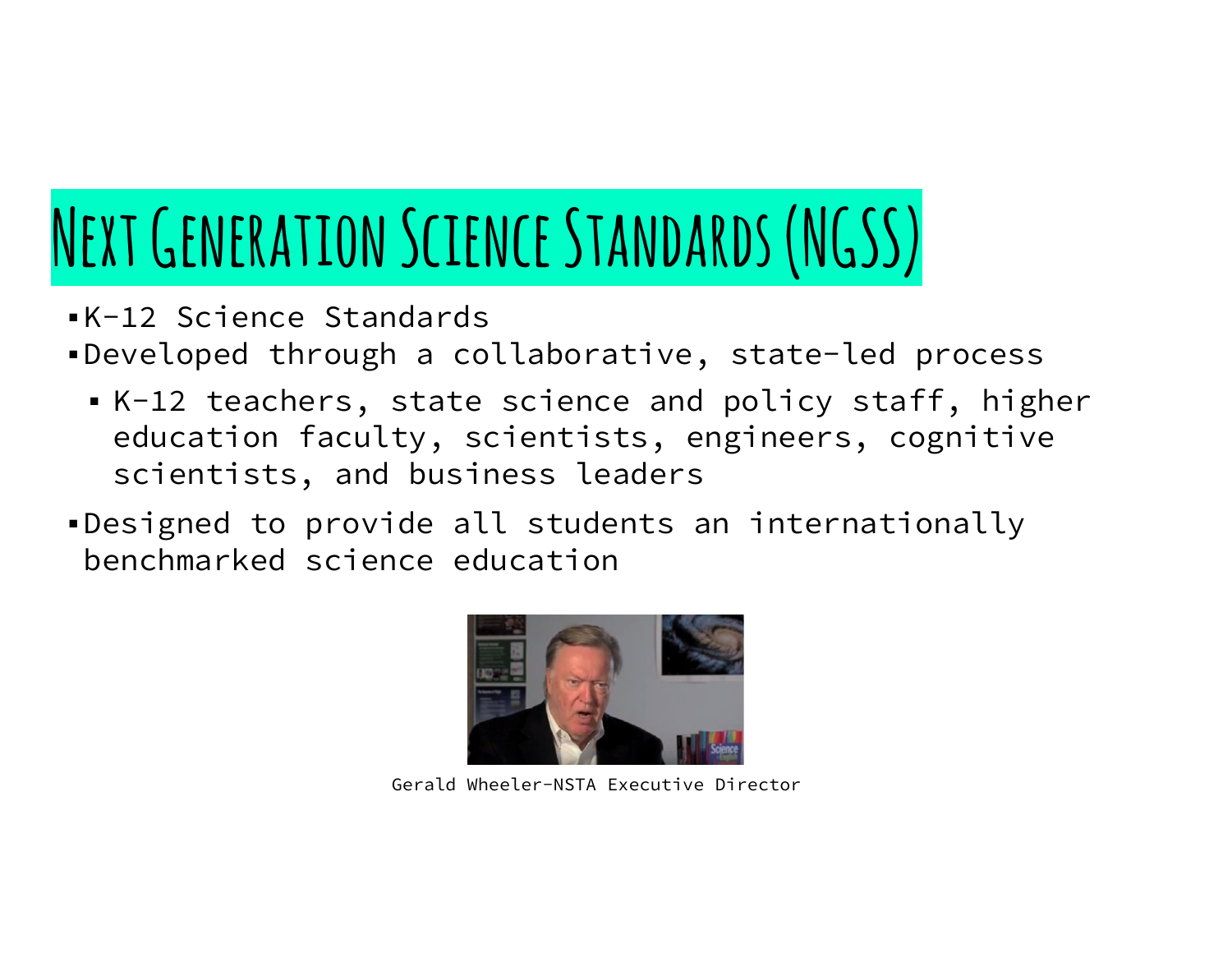## NGSSSTATE TIMELINE

2013-State adopts Next Generation Science Standards

2016-California Science Framework (Currently in draft form)

2017-Pilot Item/Item Tryout Assessment

2018-Instructional Materials Adoption by SBE; Assessment Field Test

2019-Operational NGSS Science Assessments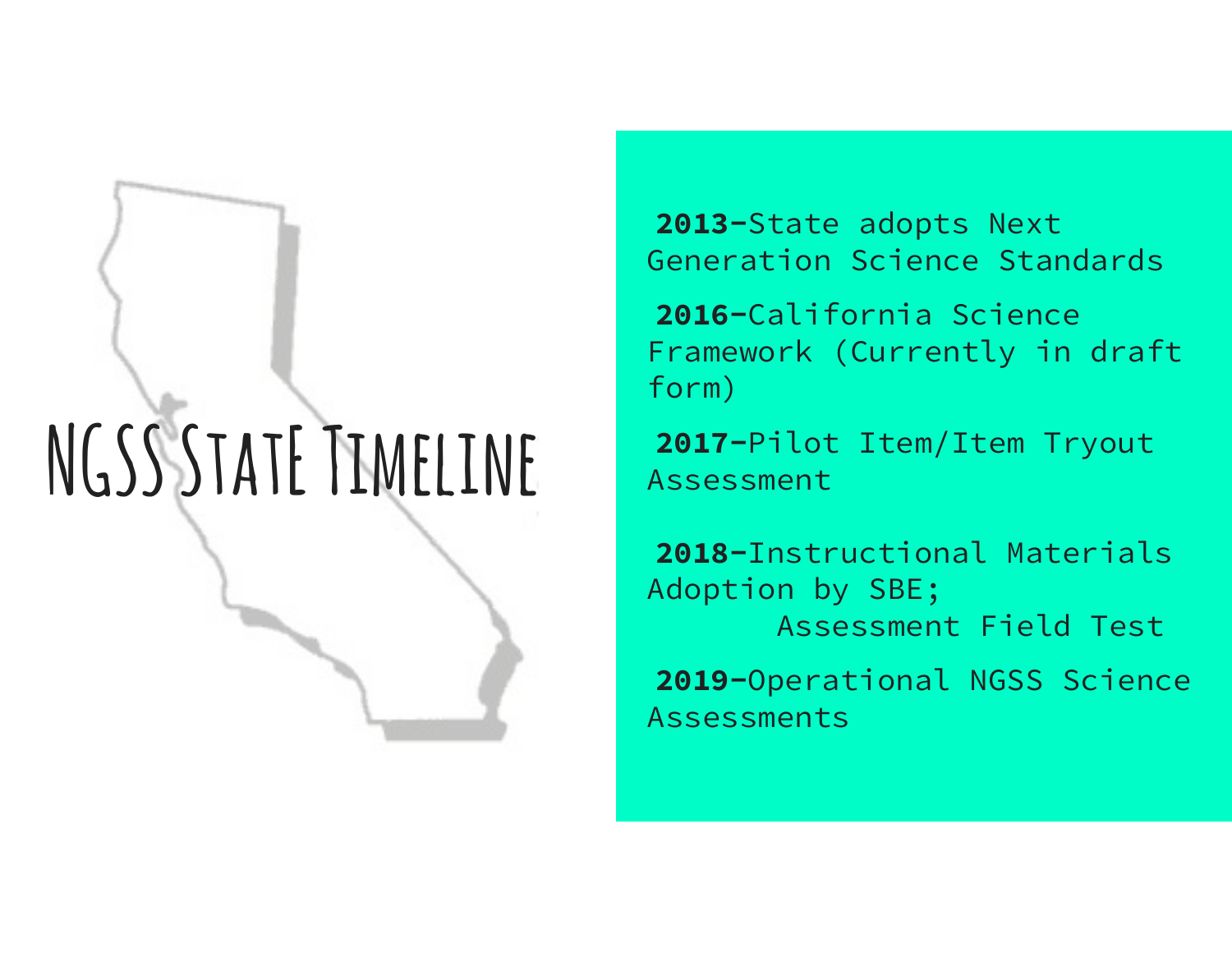# CONCEPTUAL SHIFTS OF NGSS

The NGSS promote a new way of teaching and learning that allows students to actively do and experience science in a deep, meaningful way, not just learn about it from a textbook or a lecture. The standards accomplish this by integrating three dimensions of learning:

- ◦Science disciplinary core ideas (the content, for example, biology);
- ◦Major practices (how science is conducted in the real world, such as through planning and carrying out investigations); and
- ◦Crosscutting concepts (science ideas, like cause and effect, that permeate all the sciences).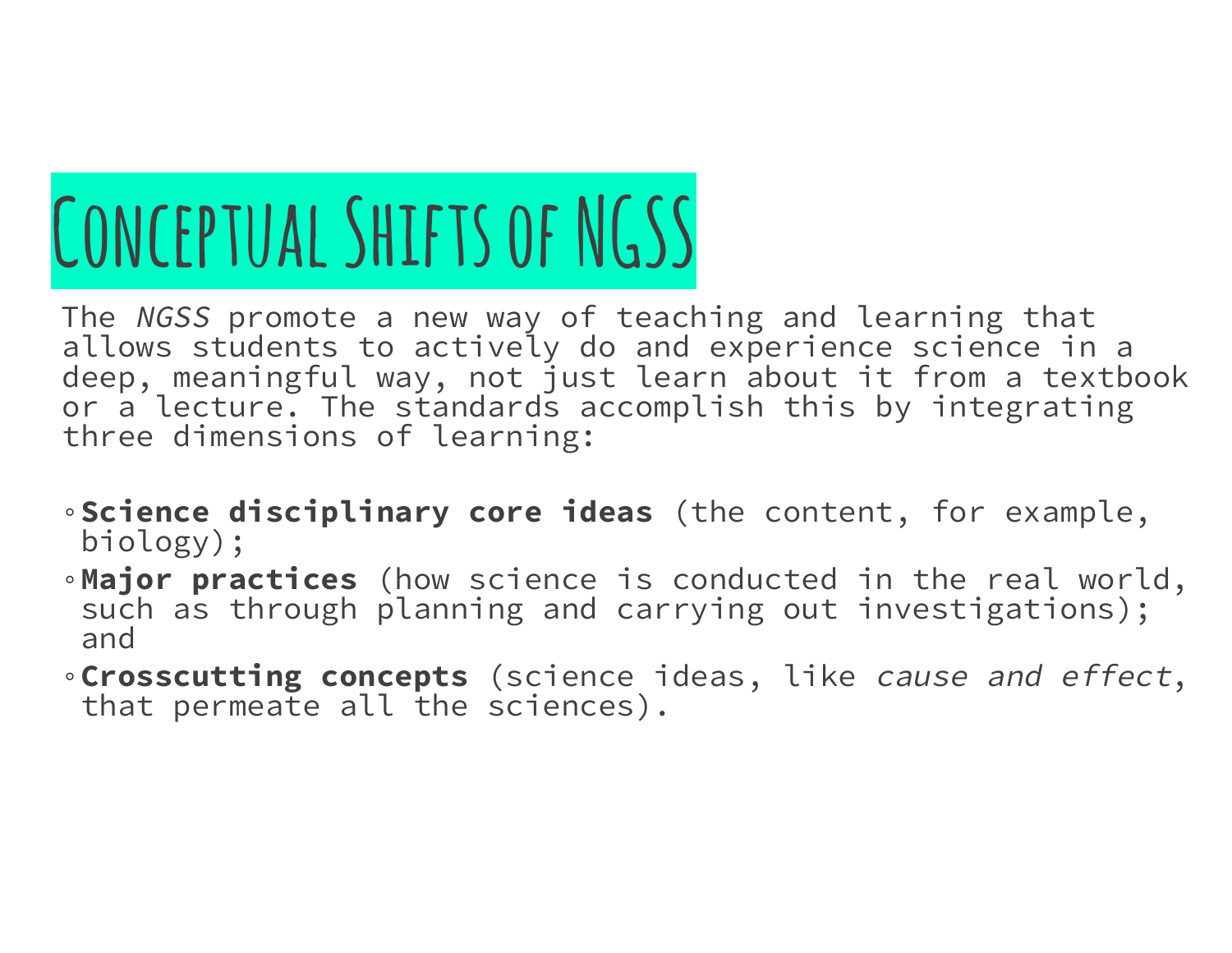# NGSS MIDDLE SCHOOL MODELS



6th-8th Grade: Earth/Space Science, Life Science, Physical Science



6<sup>th</sup> Grade: Earth/Space Science 7<sup>th</sup> Grade: Life Science 8th Grade: Physical Science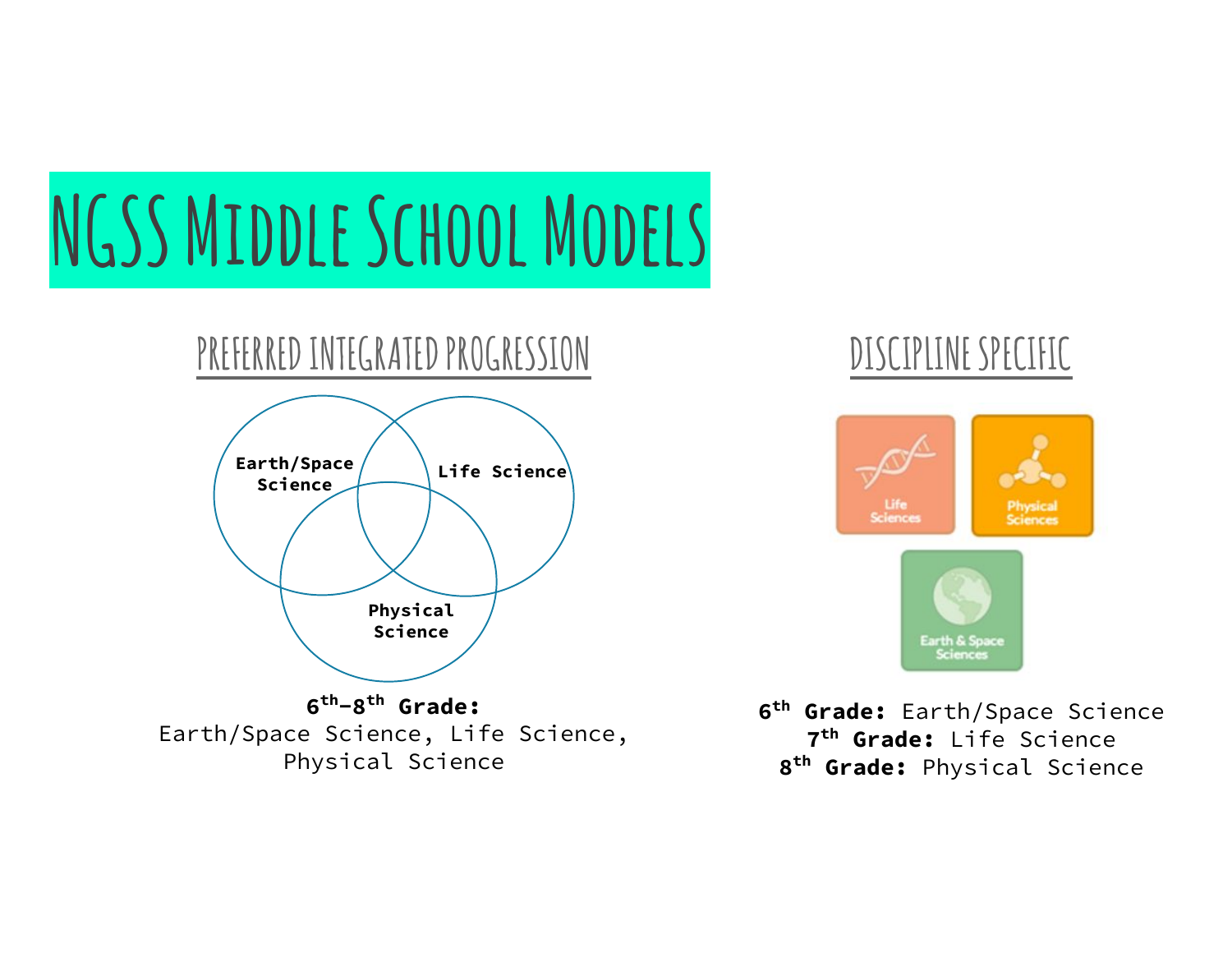### PREFERRED INTEGRATED PROGRESSION MODEL

### **GRADE 6 INTEGRATED STORYLINE**

#### Climate arises from system interactions and strongly influences organism structures and behaviors.

|                                                          | <b>Life Science</b>                                                               | Earth & Space Science                                                                                                                                                                                                           | <b>Physical Science</b>                                                                                                                                                                                              | <b>ETS</b>                                                                                          |  |  |  |  |  |
|----------------------------------------------------------|-----------------------------------------------------------------------------------|---------------------------------------------------------------------------------------------------------------------------------------------------------------------------------------------------------------------------------|----------------------------------------------------------------------------------------------------------------------------------------------------------------------------------------------------------------------|-----------------------------------------------------------------------------------------------------|--|--|--|--|--|
|                                                          | A cell, a person and planet Earth are each a system made up of subsystems.        |                                                                                                                                                                                                                                 |                                                                                                                                                                                                                      |                                                                                                     |  |  |  |  |  |
| $\mathbf{\mathbf{\mathbf{\mathbf{\mathsf{H}}}}}$<br>Unit | All living things are made of cells.                                              | land, ocean and atmosphere.                                                                                                                                                                                                     | Water continually cycles among the                                                                                                                                                                                   |                                                                                                     |  |  |  |  |  |
|                                                          | The body is a system made of<br>multiple interacting subsystems.                  | Weather and climate involve interactions<br>among Earth's subsystems.                                                                                                                                                           | <b>Evaluate solutions</b>                                                                                                                                                                                            |                                                                                                     |  |  |  |  |  |
|                                                          | Weather conditions result from the interactions among different Earth subsystems. |                                                                                                                                                                                                                                 |                                                                                                                                                                                                                      |                                                                                                     |  |  |  |  |  |
| $\mathbf 1$<br>土<br>h<br>⊃                               |                                                                                   | Changes and movements of water help<br>determine local weather patterns.<br>Motions and interactions of air masses<br>result in changes in weather conditions.<br>The ocean exerts a major influence on<br>weather and climate. | Temperature is a measure of<br>average particle kinetic energy.<br>Energy transfers from hotter regions<br>or objects to colder ones.<br>Temperature change depends on the<br>environment and type/amount of matter. | Design criteria<br><b>Evaluate solutions</b><br>Analyze data<br><b>Iteratively test</b><br>& modify |  |  |  |  |  |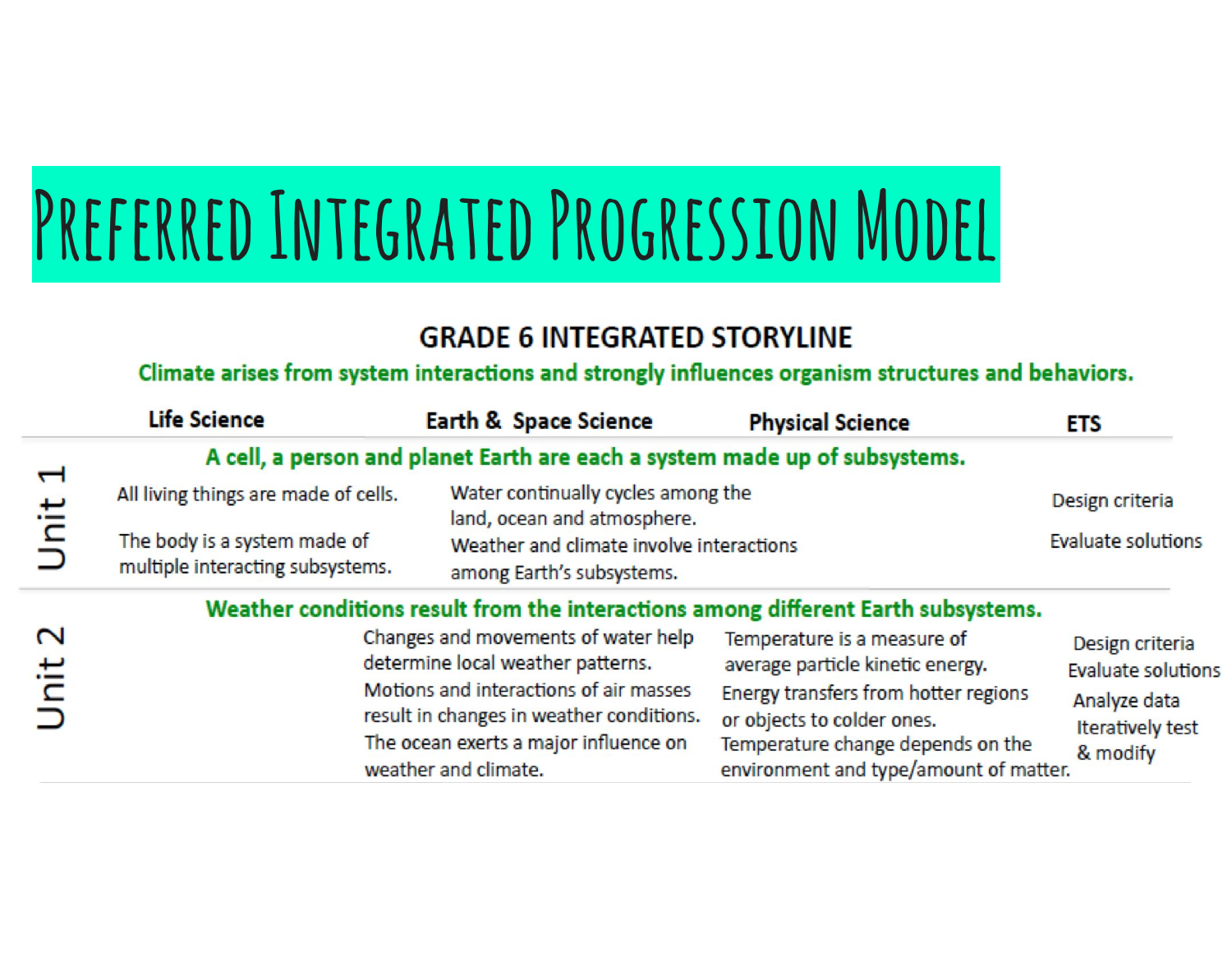HIGH SCHOOL MODELS

3 COURSE

#### Living Earth

{Integrating Biology & Earth/Space Science}

#### Chemistry of the Earth System

{Integrating Chemistry & Earth/Space Science}

#### Physics in the Universe

{Integrating Physics & Earth/Space Science}



4 COURSE

Chemistry





Earth/Space Science

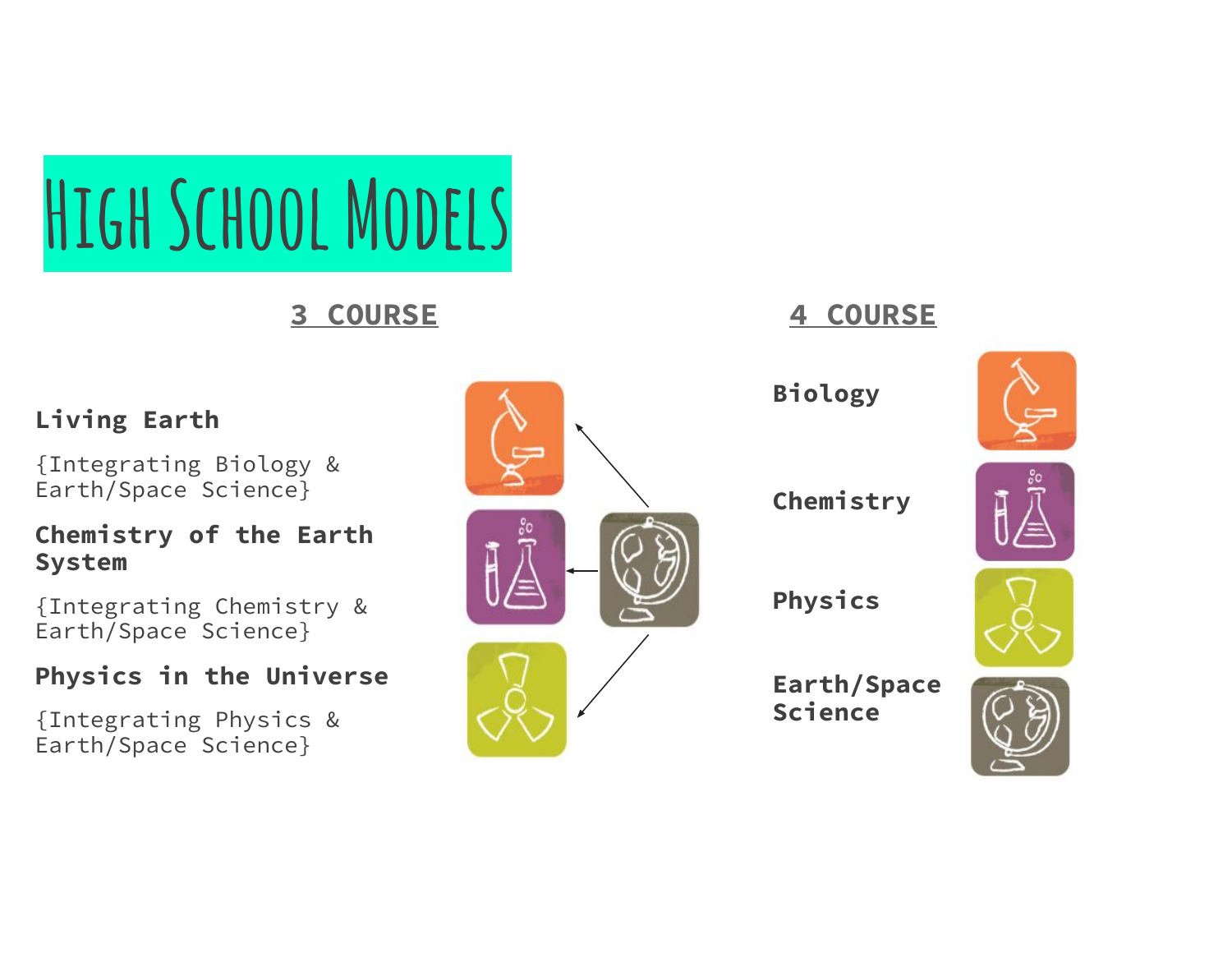### The Living Earth: Integrating Life & Earth Science

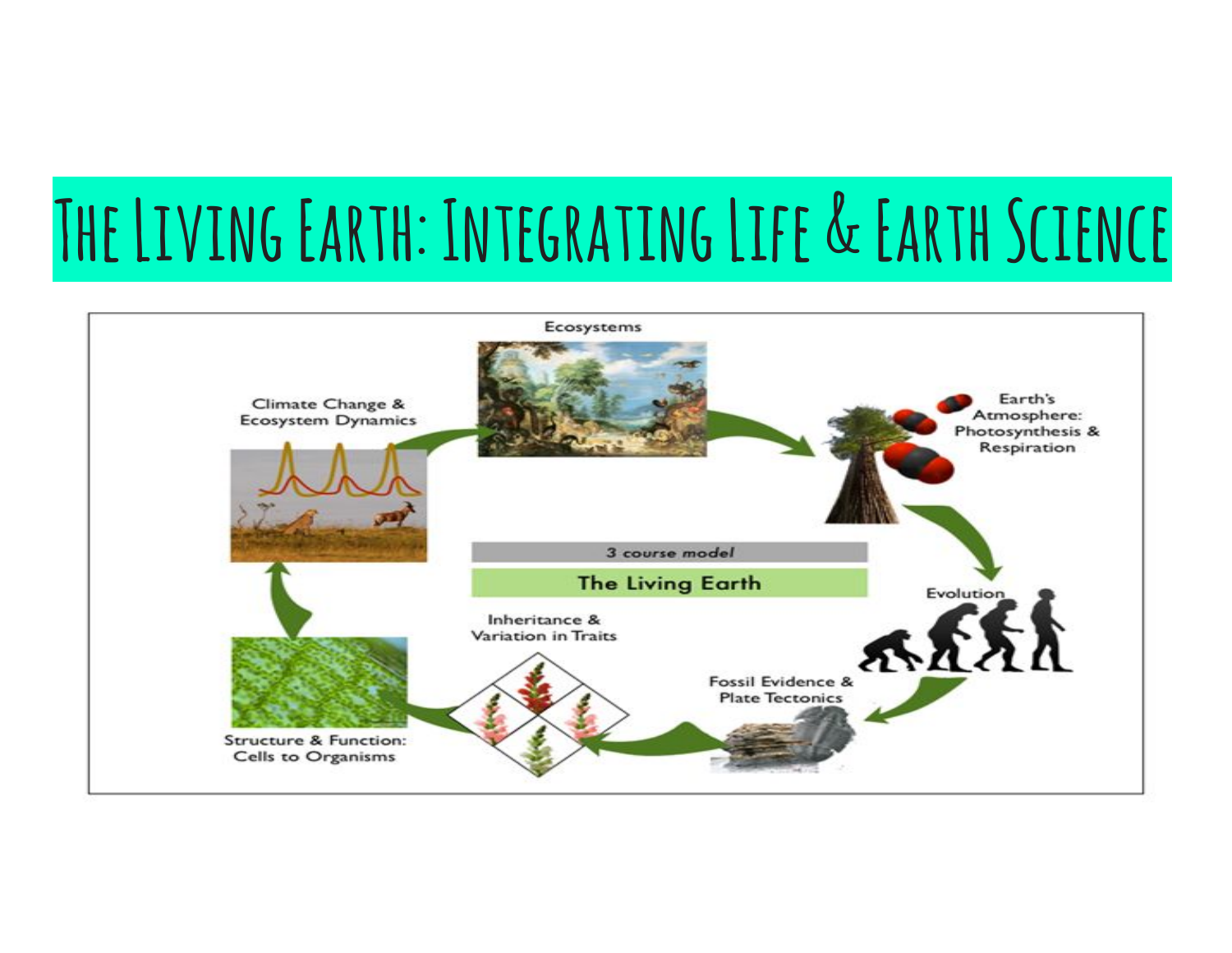### Chemisry in the Earth System: Integrating Chemistry & Earth Science

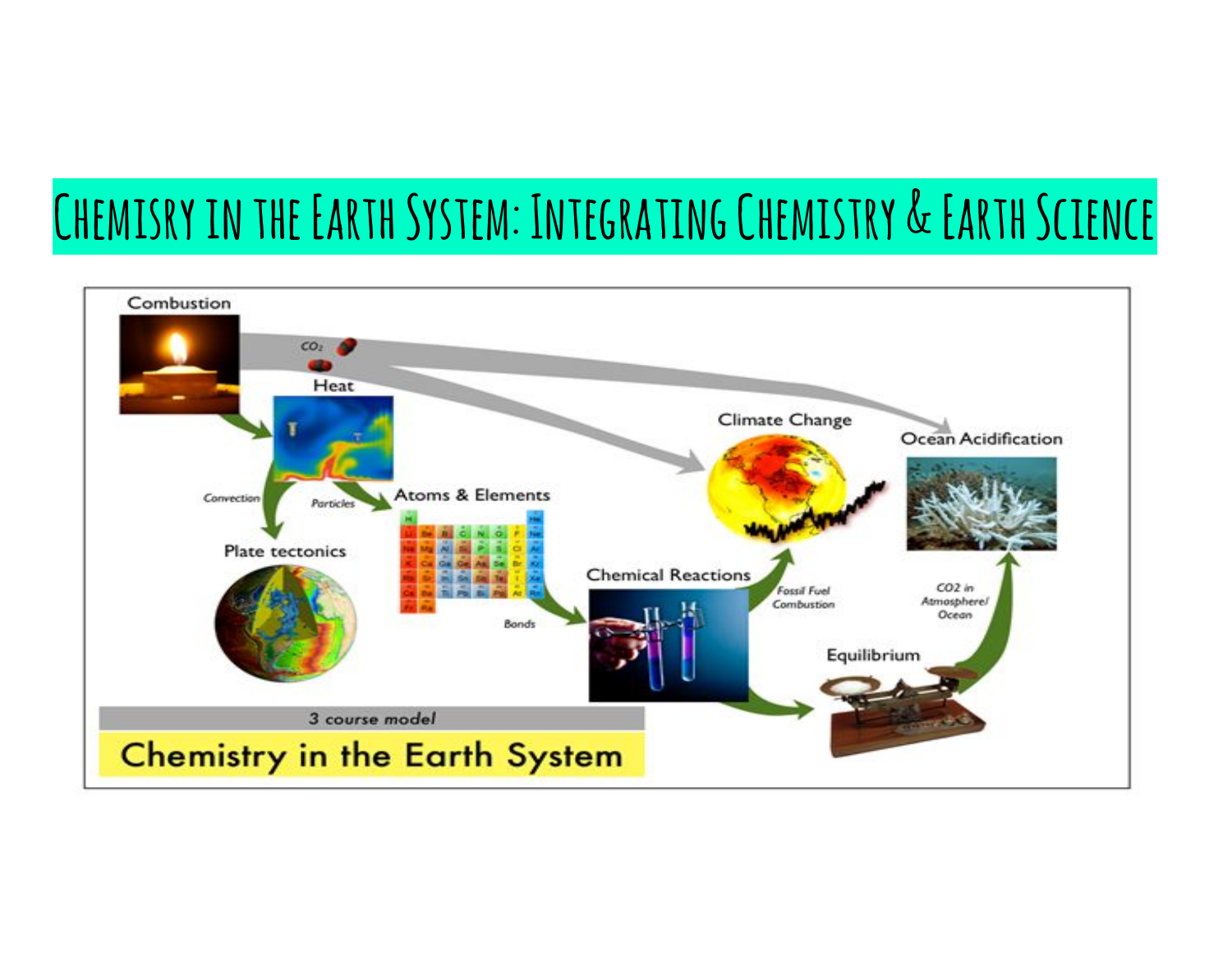### PHYSICS IN THE UNIVERSE: INTEGRATING PHYSICS AND EARTH & SPACE SCIENCE

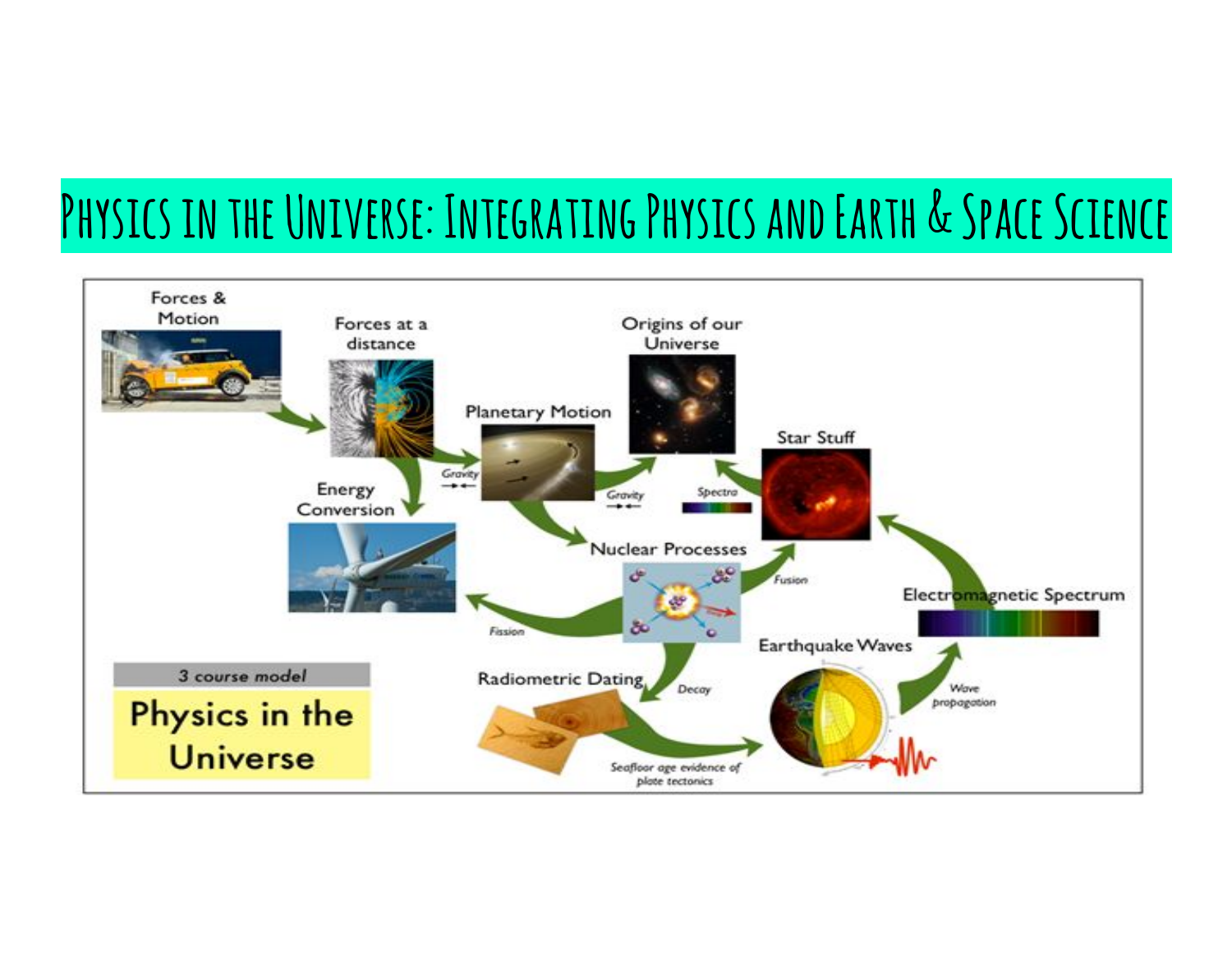